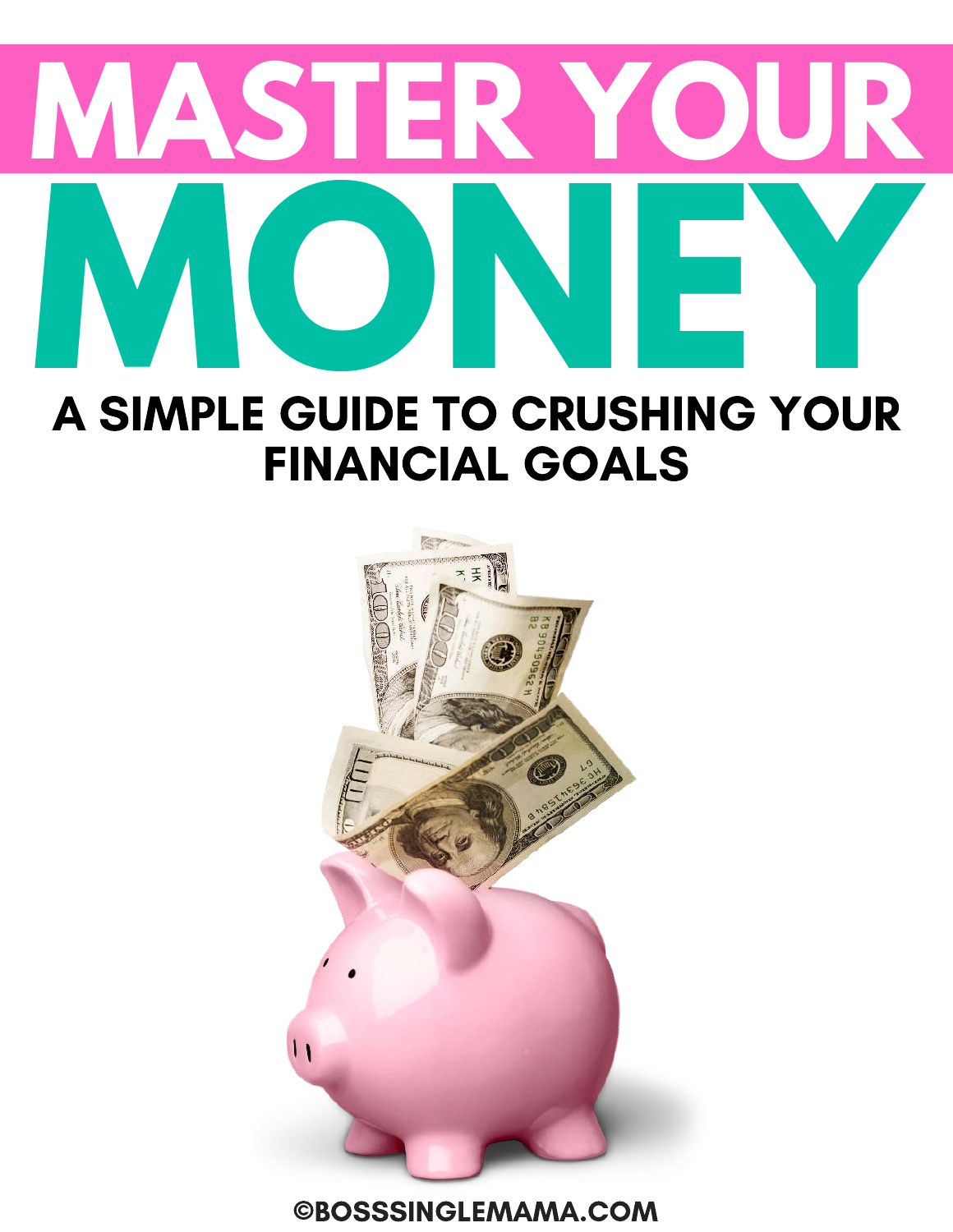# MONEY MATTERS.

#### Hey there!

Does money give you major stress? Trust me, I know all about it. When I first became a single mom, I had NO idea how I was going to make ends meet.

I dug in and worked on growing my business and along the way, I was able to grow my income, pay down thousands of dollars in debt and even stash away some cash in savings.

But, getting your finances on track isn't always easy. Setting goals and having a specific vision for my money was a HUGE help for me. And I think they can be for you too.

So that's what this workbook is about: getting clear on your money vision, setting realistic, achievable goals and taking action so you can blow them out of the water. Sound good?

Awesome! I hope the steps I've included here help you as you take charge of your financial ship. And if you have questions or you just want to tell me how amazing it is to feel in control of your money, drop me a line at Rebecca@bosssinglemama.com.

Cheers!

Rebecca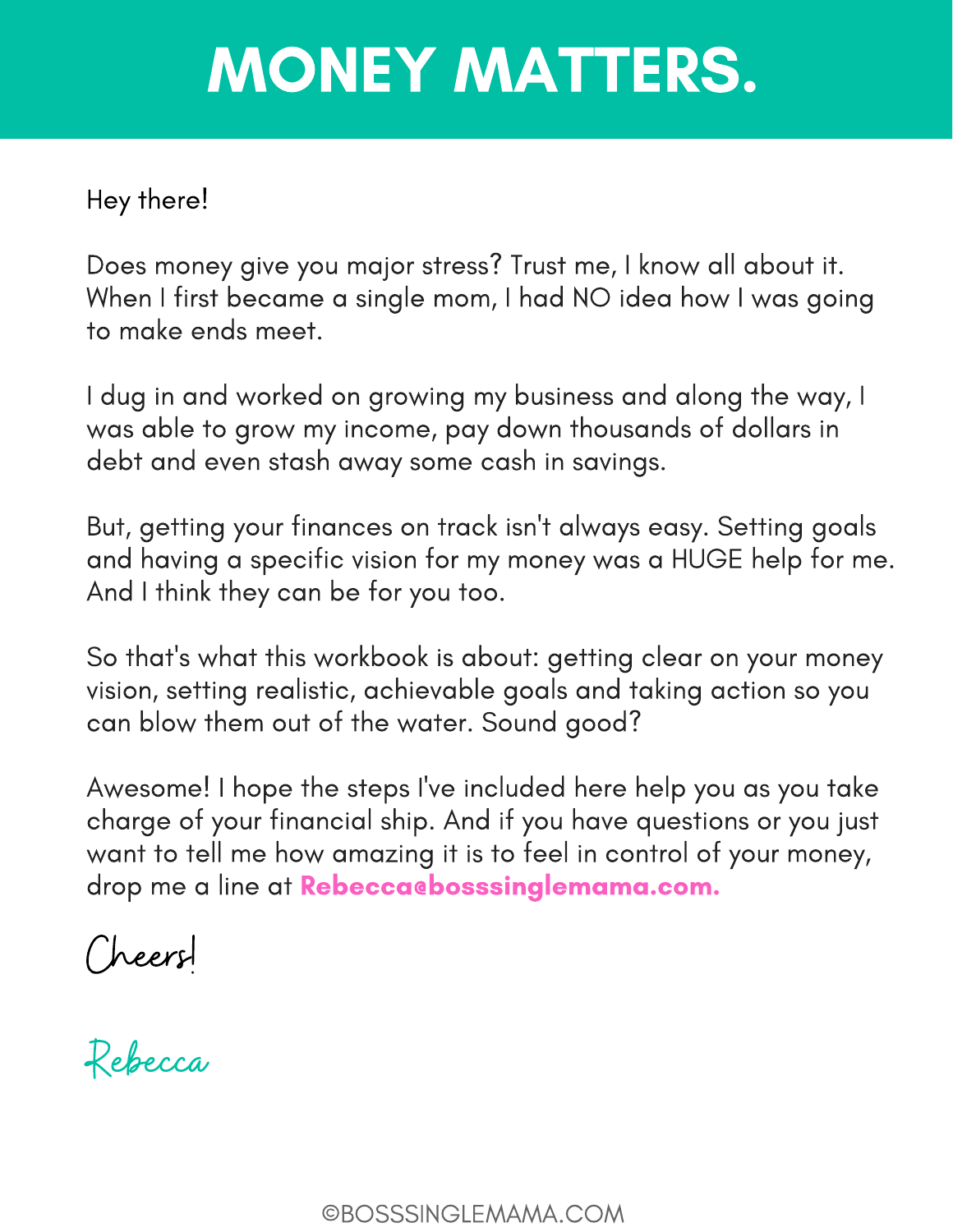# WHAT'S YOUR MONEY STORY?

Everybody has a money story. Mine goes something like this:

I was raised by a single mom, who was terrible with money and we were poor. When I became an adult and started earning money of my own, every decision I made was shaped by those experiences. When I became a single mom, I committed to changing my story for my kids.

If you've never thought about your money story before, take some time to do that now. Write about the most important things (good, bad and ugly) that shaped your experiences here.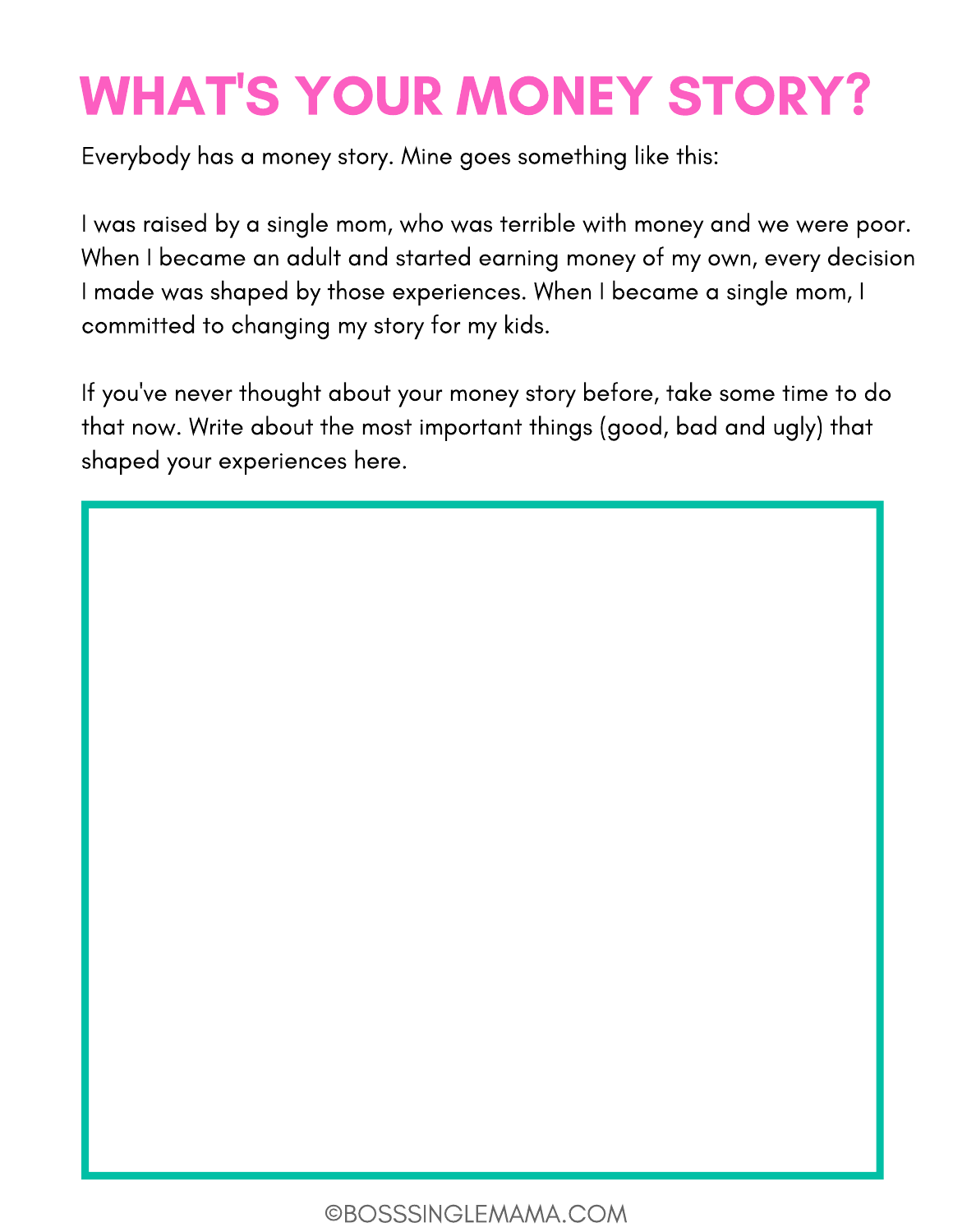# WHAT'S YOUR MONEY VISION?

You've gotten in touch with what your money story is. Now, think about what you want it to be. These questions can help you figure it out.

1. What does money mean to you? Does it symbolize freedom or is it a source of stress? What kind of feelings or emotions does money trigger?

2. What are your biggest money challenges? What financial issues are holding you back? Which ones are a source of frustration?

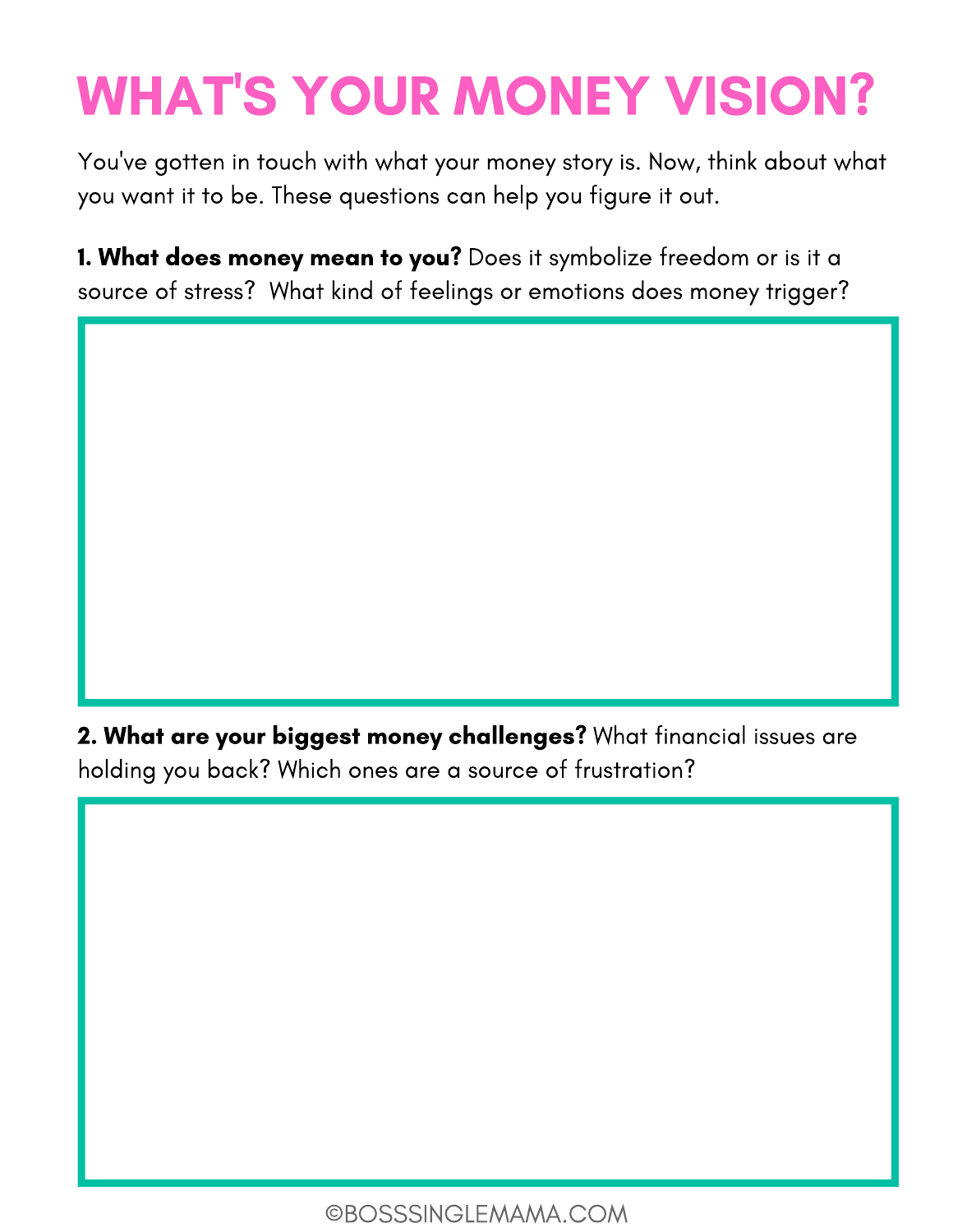## WHAT'S YOUR MONEY VISION?

**3. What are your biggest money fears?** What do you need to conquer to feel better about money?

4. What's your ideal money vision? Are you debt-free? Do you own a home? Is there money in the bank for emergencies? Are you planning for retirement? What kind of relationship do you have with your money?

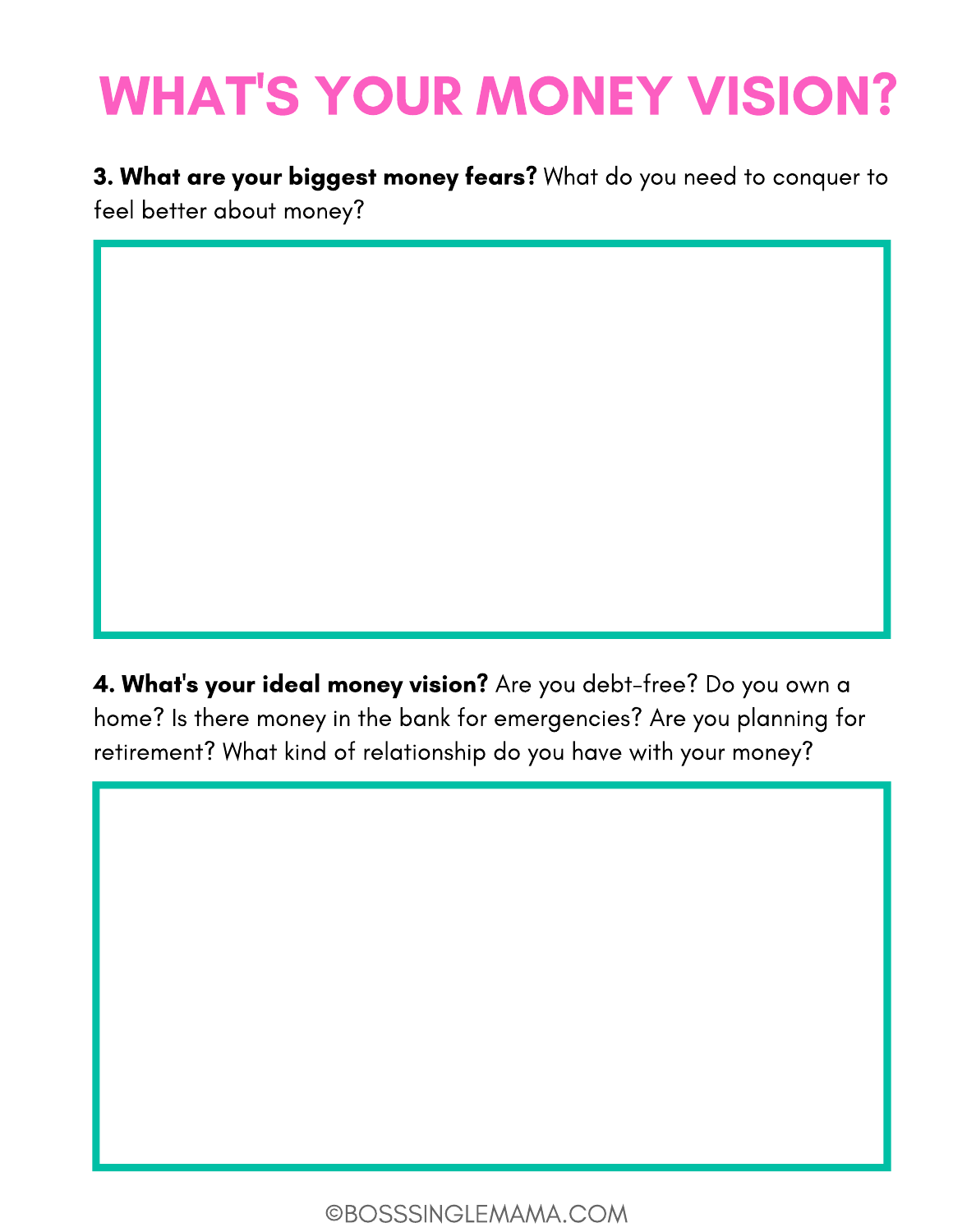### SET YOUR MONEY GOALS

Got your money vision set? Awesome! Let's work on outlining some goals.

#### What are the 3 biggest things you want to do with your money right now?

Goal #1:

Goal #2:

Goal #3: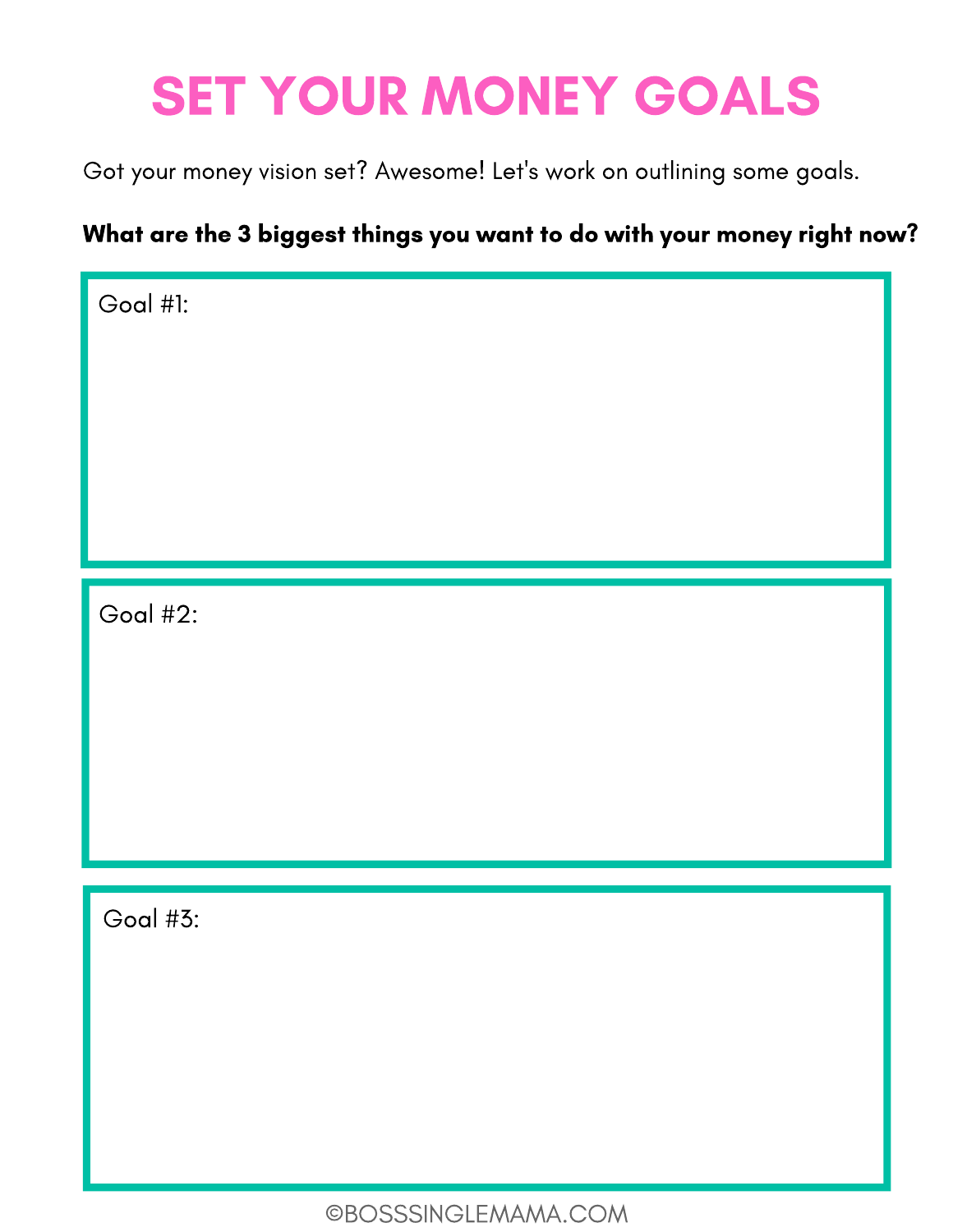### CREATE YOUR MONEY PLAN

Having goals is only one part of the equation. You also need to take ACTION.

Write down the specific action steps you need to take to achieve the 3 big money goals you just outlined.

Goal #1 Action Steps:

Goal #2 Action Steps:

Goal #3 Action Steps: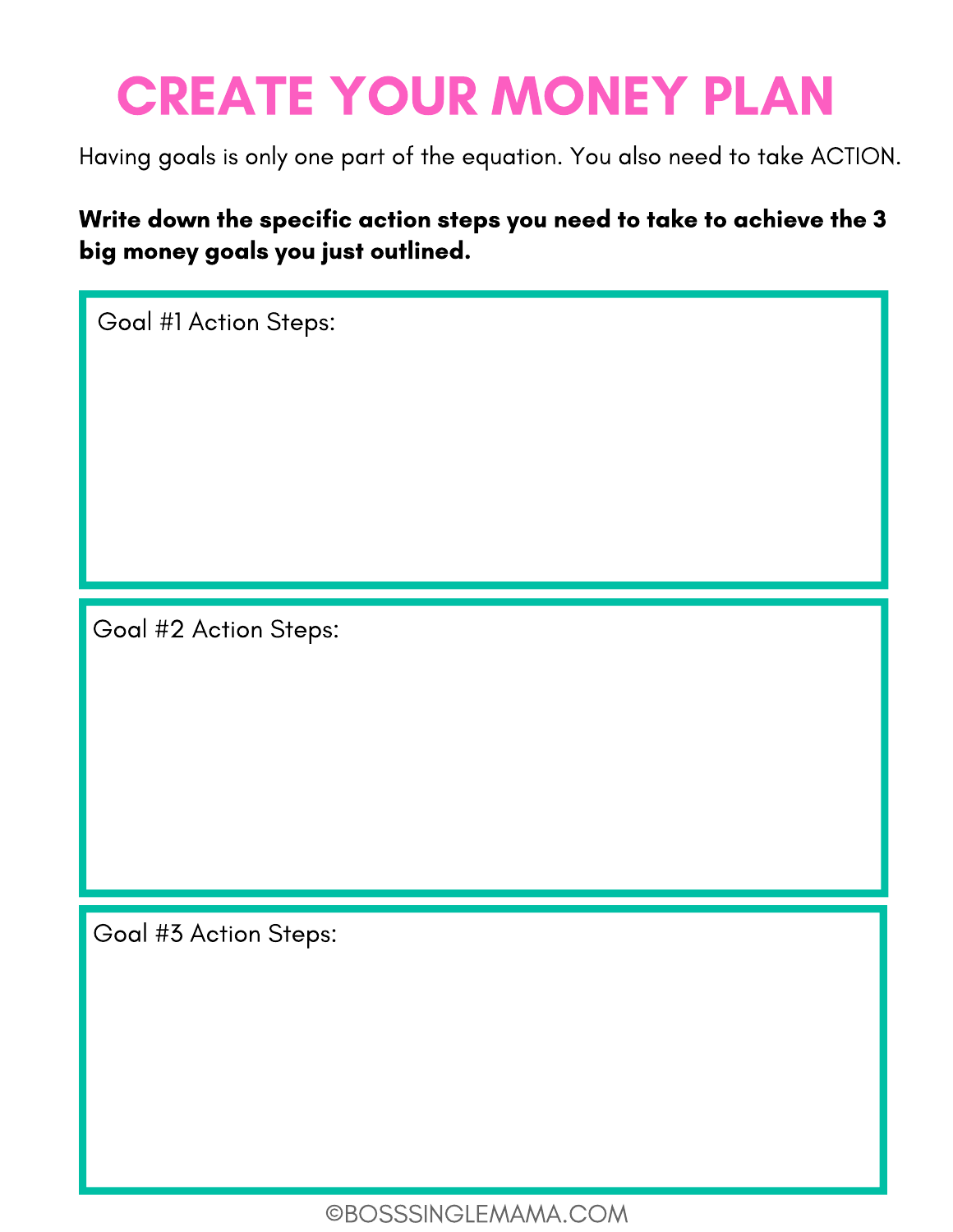### TRACK YOUR PROGRESS

As you plan out your money goals, don't forget to keep track of how you're doing.

| Target completion date: _______                                                                                                                                                                                                                                 |  |
|-----------------------------------------------------------------------------------------------------------------------------------------------------------------------------------------------------------------------------------------------------------------|--|
| How you made it happen:<br><u> Estados de la contrada de la contrada de la contrada de la contrada de la contrada de la contrada de la contrada de la contrada de la contrada de la contrada de la contrada de la contrada de la contrada de la contrada de</u> |  |
|                                                                                                                                                                                                                                                                 |  |
|                                                                                                                                                                                                                                                                 |  |
|                                                                                                                                                                                                                                                                 |  |
|                                                                                                                                                                                                                                                                 |  |
|                                                                                                                                                                                                                                                                 |  |
|                                                                                                                                                                                                                                                                 |  |

#### HOW DID YOU DO?

Were you able to achieve your goal? What were your biggest wins? If you had a setback, what could you do differently next time to stay on target?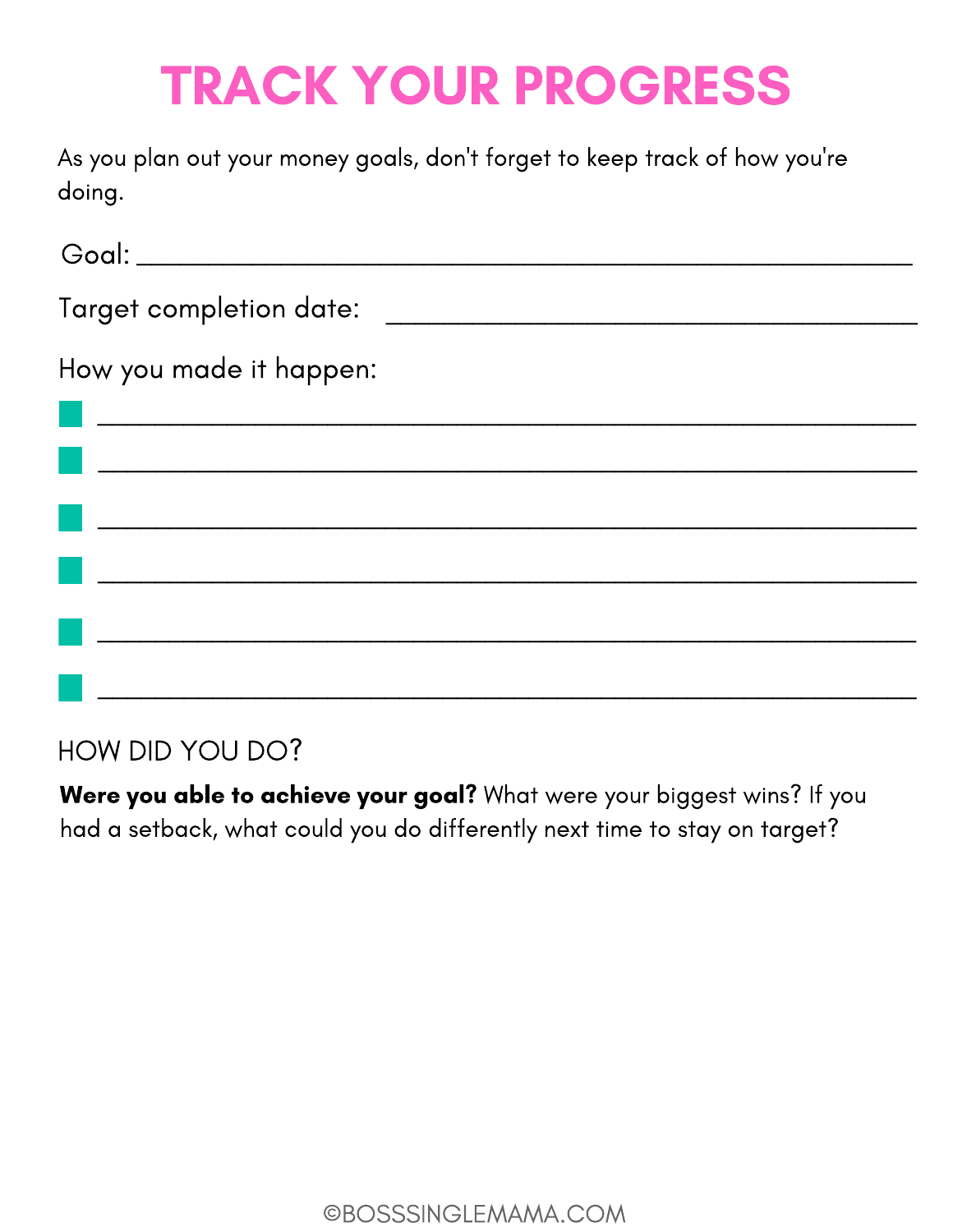# TRACK YOUR PROGRESS

Use this sheet to keep track of your money goals as you work towards them each month through the year.

| January: | February: |
|----------|-----------|
| March:   | April:    |
| May:     | June:     |